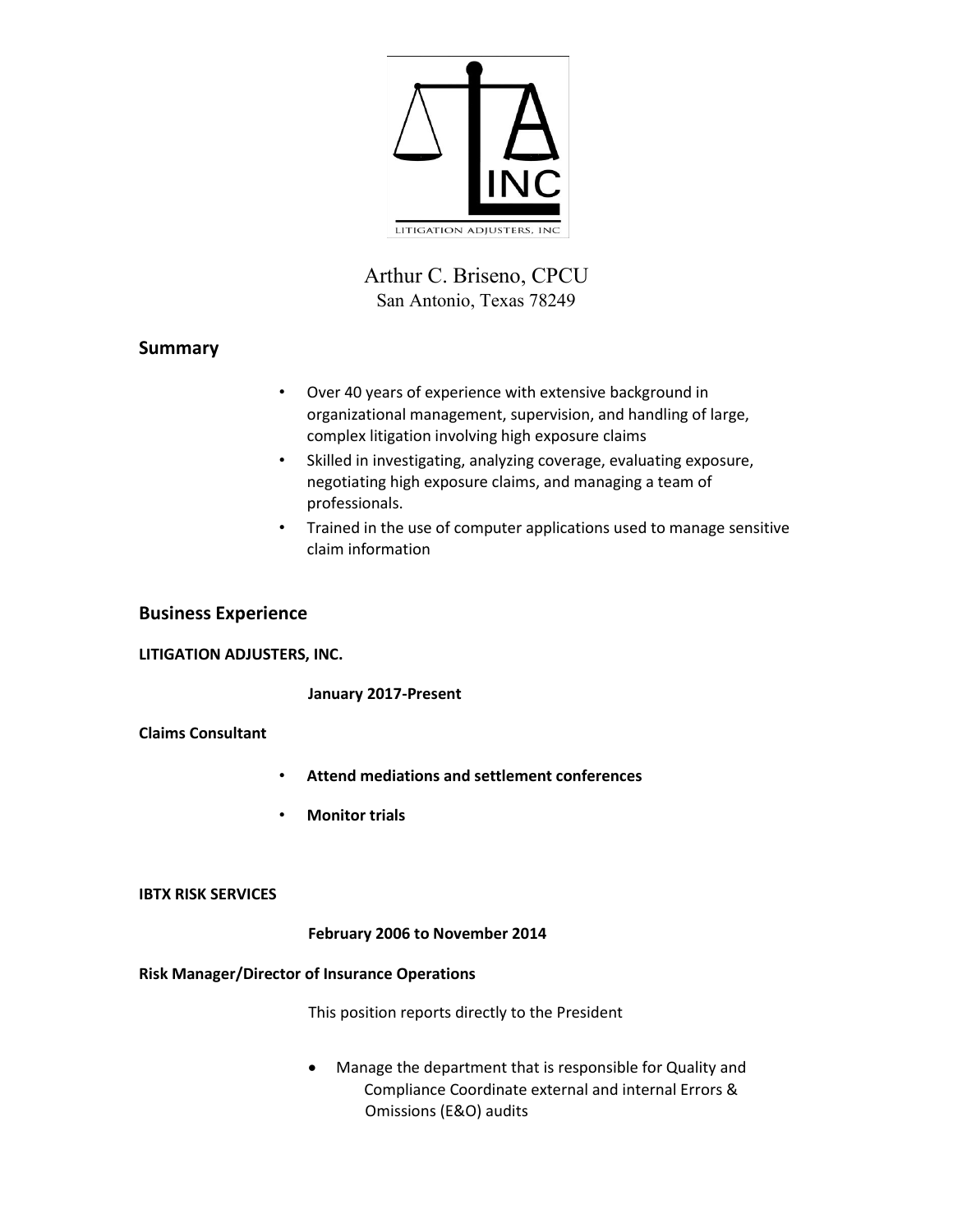- Act as compliance officer for E&O issues and personally manage all agency claims
- Manage the Small Business department.

# **THE HARTFORD INSURANCE COMPANY July 2001 to January 2006**

| December 2003 to    |                                                                                                                                                                                                                                                                                                                                                            |
|---------------------|------------------------------------------------------------------------------------------------------------------------------------------------------------------------------------------------------------------------------------------------------------------------------------------------------------------------------------------------------------|
| January 2006        | <b>Litigation Supervisor</b>                                                                                                                                                                                                                                                                                                                               |
|                     | This was a multi-jurisdictional supervisor over staff adjusters. This<br>position also required working closely with Staff Attorneys & Panel<br>Counsel                                                                                                                                                                                                    |
|                     | Performed audits on claims staff and counsel<br>$\bullet$<br>Managed the Litigation Department through use of MIS<br>$\bullet$<br>documents and experience                                                                                                                                                                                                 |
| <b>July 2001 to</b> |                                                                                                                                                                                                                                                                                                                                                            |
| December 2003       | <b>Litigation Select Adjuster</b>                                                                                                                                                                                                                                                                                                                          |
|                     | Assigned to handle all high exposure and complex claims in the<br>state of New Mexico                                                                                                                                                                                                                                                                      |
|                     | ACE USA (Formerly known as CIGNA and CG AETNA)                                                                                                                                                                                                                                                                                                             |
|                     | <b>July 1980 to July 2001</b>                                                                                                                                                                                                                                                                                                                              |
| February 1999 to    |                                                                                                                                                                                                                                                                                                                                                            |
| <b>July 2001</b>    | <b>Professional Liability Claim Specialist</b><br>This multi-jurisdictional position required advanced knowledge of the<br>handling and adjustment of various types of casualty coverage which<br>could result in Professional Errors and Omissions claims against<br>insurance agents including medical malpractice coverage in multiple<br>health fields |
| $\bullet$           | Assigned to handle all forms of errors and omissions claims for casualty                                                                                                                                                                                                                                                                                   |

insurance agents and professionals in the Allied Health field